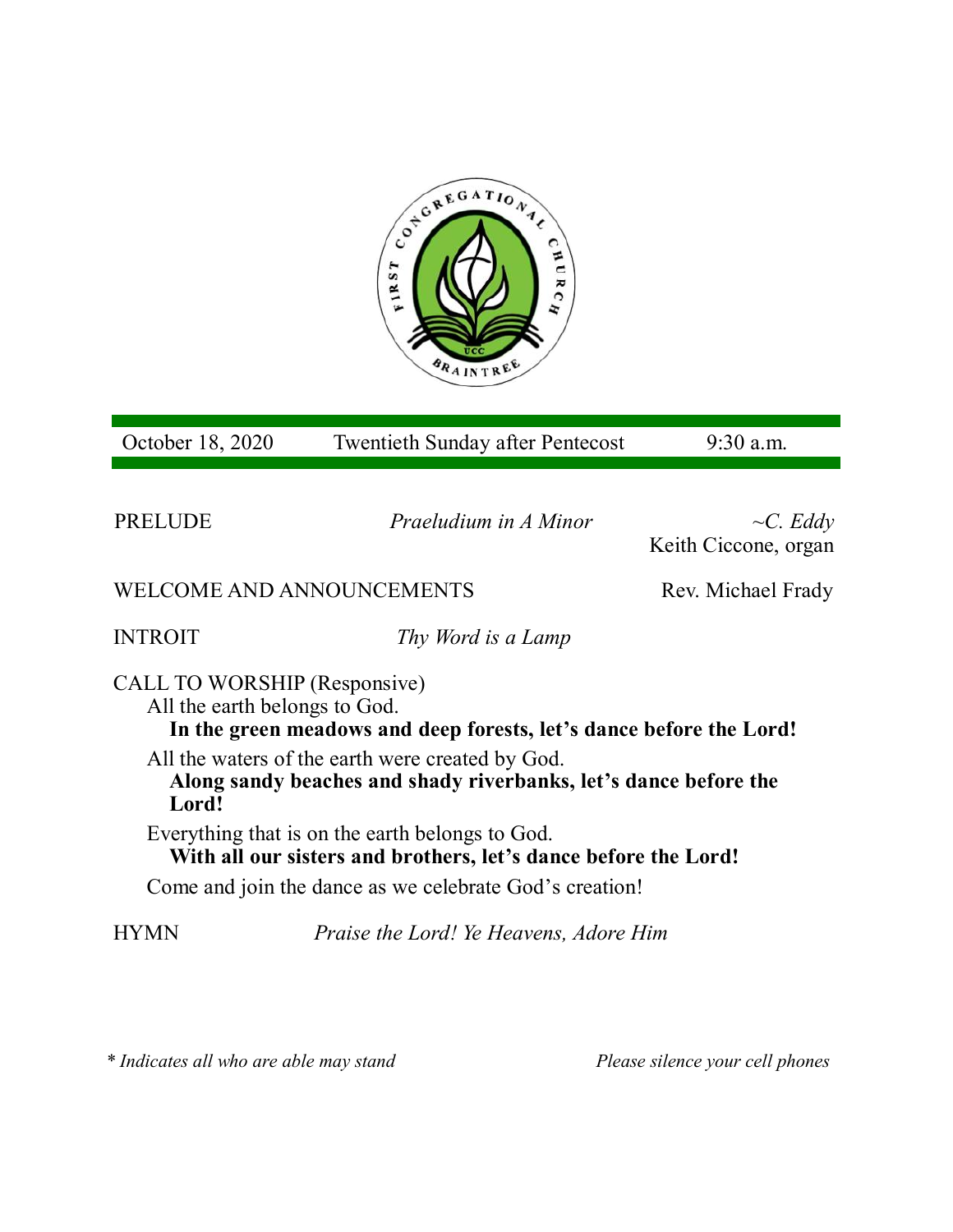#### **PRAYER OF INVOCATION (Unison)**

**God of the ages, you have been present with us since the beginning. You have showered us throughout history with the blessings of your love. In this place, at this moment, we join together to praise you, to worship you, and to rejoice in your saving grace. For bringing heaven and earth together in the redemptive love of Jesus Christ, we thank you. Empower our voices to proclaim your greatness as we celebrate the good news of your love for all the earth. Amen.**

#### \*GLORIA PATRI

*Glory be to the Father, and to the Son, and to the Holy Ghost. As it was in the beginning, is now and ever shall be. World without end. Amen. Amen.* 

### CHILDREN'S MESSAGE Pastor Michael

### LORD'S PRAYER

**Our Father, who art in heaven, hallowed be Thy name. Thy kingdom come, Thy will be done on earth as it is in heaven. Give us this day our daily bread, and forgive us our debts, as we forgive our debtors. And lead us not into temptation, but deliver us from evil. For Thine is the kingdom and the power and the glory for ever. Amen.**

*(The children are dismissed to Sunday School classrooms.)*

| <b>ANTHEM</b>                          | Abide with Me                 |                       |
|----------------------------------------|-------------------------------|-----------------------|
| <b>SCRIPTURE READING</b>               | Psalm 104 (Select Verses)     |                       |
| <b>SERMON</b><br><b>MUSIC RESPONSE</b> | "An Autumn Reflection"        | Rev. Michael Frady    |
| PASTORAL PRAYER                        |                               | Pastor Suzy Aja Burba |
| PRAYER HYMN                            | For the Fruit of All Creation |                       |
| <b>OFFERTORY</b>                       |                               |                       |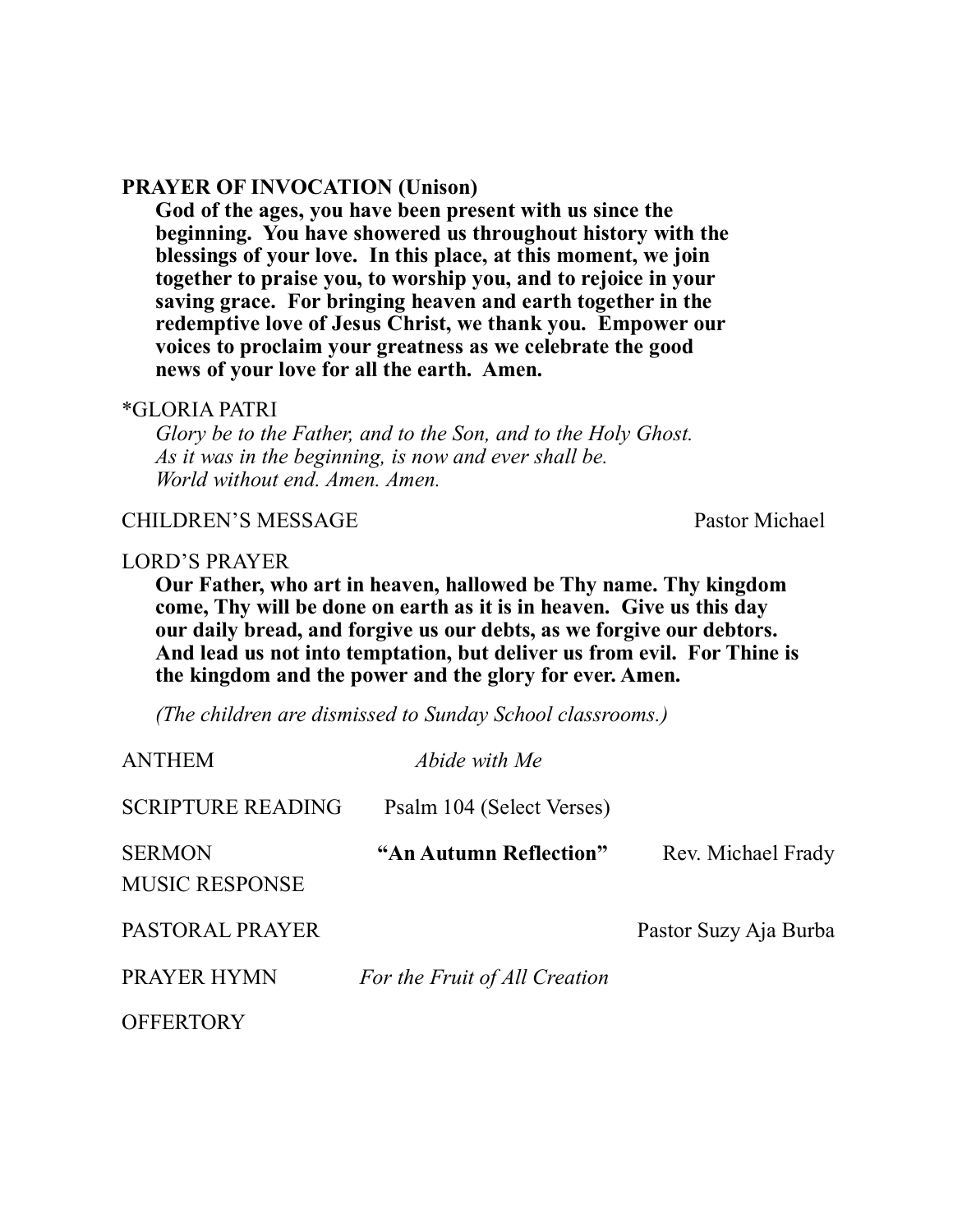| *DOXOLOGY |
|-----------|
|-----------|

*Praise God, from whom all blessings flow. Praise Him, all creatures, here, below. Praise Him, above, ye heav'nly hosts. Praise Father, Son and Holy Ghost. Amen.*

## **\*PRAYER OF DEDICATION**

**Today, O Lord, we offer you our sacrifice of time, energy, and love, knowing full well they are mere tokens of the awesome faith you inspire within us. Accept these gifts, that they may continue the good work of Christ—in our church, in our community, and in the world. Blessed be the name of the Lord! Amen.**

| *HYMN              | Rejoice, The Lord is King! |                  |
|--------------------|----------------------------|------------------|
| <b>BENEDICTION</b> |                            |                  |
| <b>POSTLUDE</b>    | Presto                     | $\sim$ J. Moller |
|                    | ีช                         |                  |
|                    |                            |                  |

# **First Church Braintree Announcements**

**Upcoming Meetings (all on Zoom)**

**Leadership—**Tuesdays, October 20 @ 7:00pm & November 24 @ 7:00pm **PRUDENTIAL—Tuesday, November 10 @ 7:00pm Worship Ministry—**Tuesday, November 17 @ 7:00pm

**YOUTH GROUP** – Meets at the church today: Middle School 1-2:30, HS 2-3:30 Coming next week: Pumpkin Carving (Please supply your own pumpkin and carving tools)

**No Fair!** We will not be holding an Autumn Fair this year. However, since the Fair is the main source of income for our missions and outreach programs, we are initiating a "No Fair Appeal." If you are able, please donate what you would have spent on and/or at the fair to support our missions programs. See the church website for more info. www.firstchurchbraintree.com